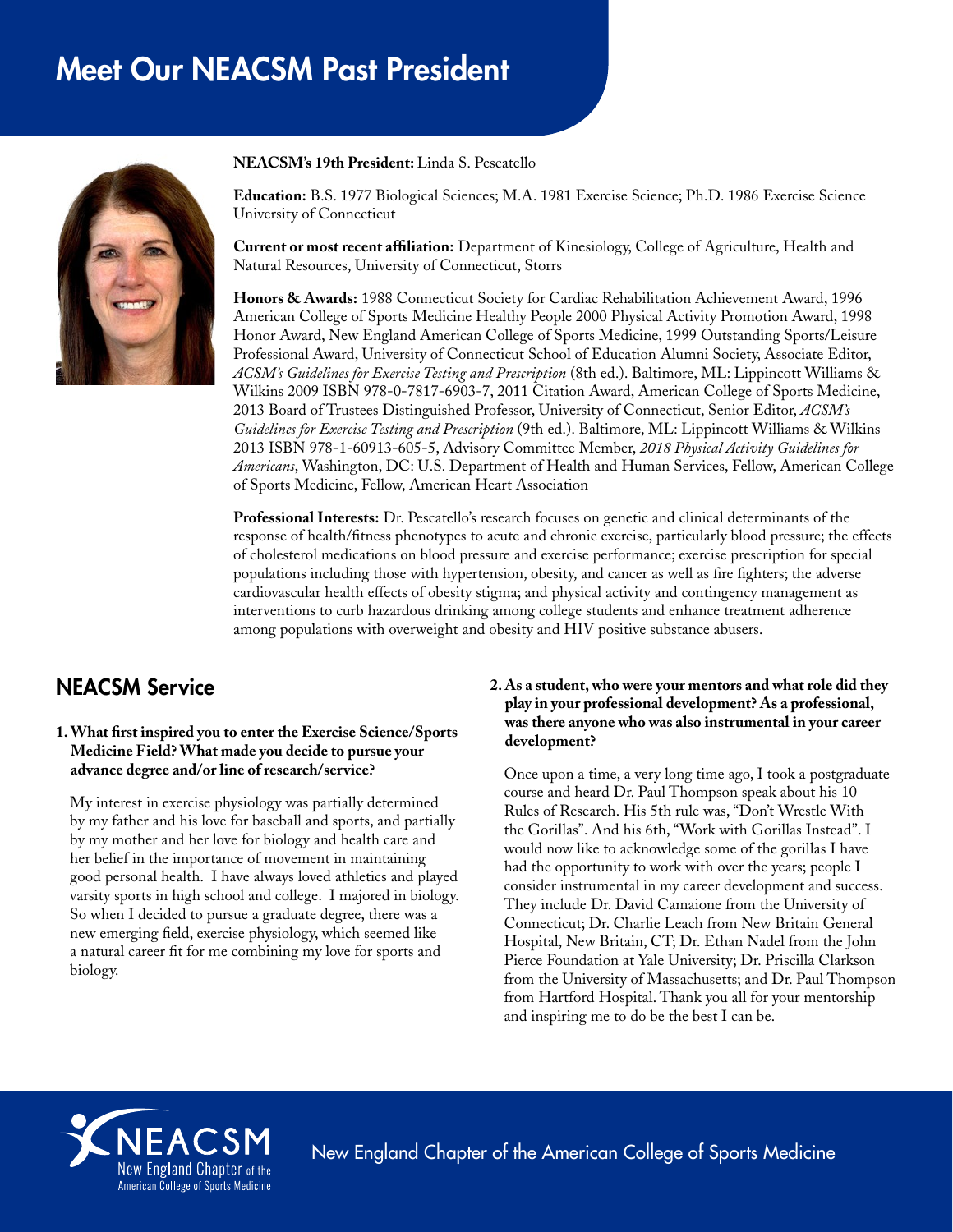## **3. What is it about Exercise Science/Sports Medicine that still inspires you today?**

What inspires me today is the same guiding principle that inspired me to enter the field, the importance of movement in maintaining good personal health upon which I have focused my research career upon. I have followed my bliss as exercise physiology was the ideal career fit for me combining my love for sports and biology for the purpose of improving and maintaining health.

## **4. Why and how did you decide to get involved with NEACSM? How did your service help you grow as a professional?**

I attribute my involvement with NEACSM entirely to my major advisor in graduate school at the University of Connecticut, Dr. David Camaione. As his graduate student, he insisted we get involved in NEACSM as NEACSM would be instrumental to our career success. Thank you Dr. C for your words of wisdom which clearly proved to be the case!

#### **5. What are your most memorable moments from your service to NEACSM?**

Eating Dr. Lee Cunningham's zucchini bread as our nutritional replacement for the planning and organization that occurred on the eve of the NEACSM meeting when there was no NEACSM Executive Office; receiving the NEACSM honor award; and the many long-established friendships that I have developed as a result of my involvement with NEACSM.

#### **6. What were some of the main issues confronting NEACSM at the time of your presidency?**

The lack of an Executive Office and a minimal cash flow.

#### **7. What do you think are your most meaningful contributions to NEACSM?**

It would be best to ask my peers that question.

## **8. What do you think are your most meaningful contributions to the field of Exercise Science/Sports Medicine?**

Pescatello LS (co-chair), B Franklin (co-chair), R Fagard, W Farquhar, GA Kelly and C Ray. American College of Sports Medicine. Position Stand: Exercise and hypertension. *Med Sci Sports Exerc* 36: 533-553, 2004. PMID: 15076798

Associate Editor, *ACSM's Guidelines for Exercise Testing and Prescription* (8th ed.). Baltimore, ML: Lippincott Williams & Wilkins 2009 ISBN 978-0-7817-6903-7

LS Pescatello and SM Roth (eds). *Molecular and Translational Medicine Series Volume: Exercise Genomics.* New York, NY: Humana Press 2011 ISBN 978-1-60761-354-1. http://dx.doi. org/10.1007/978-1-60761-355-8

Senior Editor, *ACSM's Guidelines for Exercise Testing and Prescription* (9th ed.). Baltimore, ML: Lippincott Williams & Wilkins 2013 ISBN 978-1-60913-605-5

My work in postexercise hypotension that has evolved into the following honor: LS Pescatello (editor). *Effects of Exercise on Hypertension: From Cells to Physiological Systems.* New York, NY: Humana Press 2015

#### **9. What advice would you have for future leaders of NEACSM?**

#### **10. What advice would you give to students who are looking to pursue a career in Exercise Science/Sports Medicine?**

My answers to #9 and #10 can be taken from an article I wrote for ACSM entitled, *ACSM Fellows Offer Advice to Students Succeeding in Graduate School*. These rules are very generalizable to overall career success, particularly my concluding comments.

- Above all, be committed to your pursuit of graduate school. You must really want your degree because you will have to earn it. There will be many ups and downs and reasons to quit if you are not committed to your goal of finishing graduate school.
- Choose your graduate program carefully, being certain to follow your intuition and professional interests. Graduate school is a long, arduous process. At times what keeps you going is simply the passion for the research you are involved with and the experiences you are acquiring along the way in your internships and affiliations. Therefore, it is important to be working on projects and taking courses which interest and intrigue you.
- Choose your major advisor carefully.

Your success in graduate school and beyond will most likely be predicated on the success and accomplishments of your major advisor. A helpful hint is that when your major advisor is interviewing you for enrollment into graduate school, take advantage of the opportunity to interview him or her at the same time. Make certain your advisor displays a passion for their work, is productive yet mentoring, and that you are compatible, as you will be spending a great amount of time together over the next several years.



New England Chapter of the American College of Sports Medicine New England Chapter of the American College of Sports Medicine